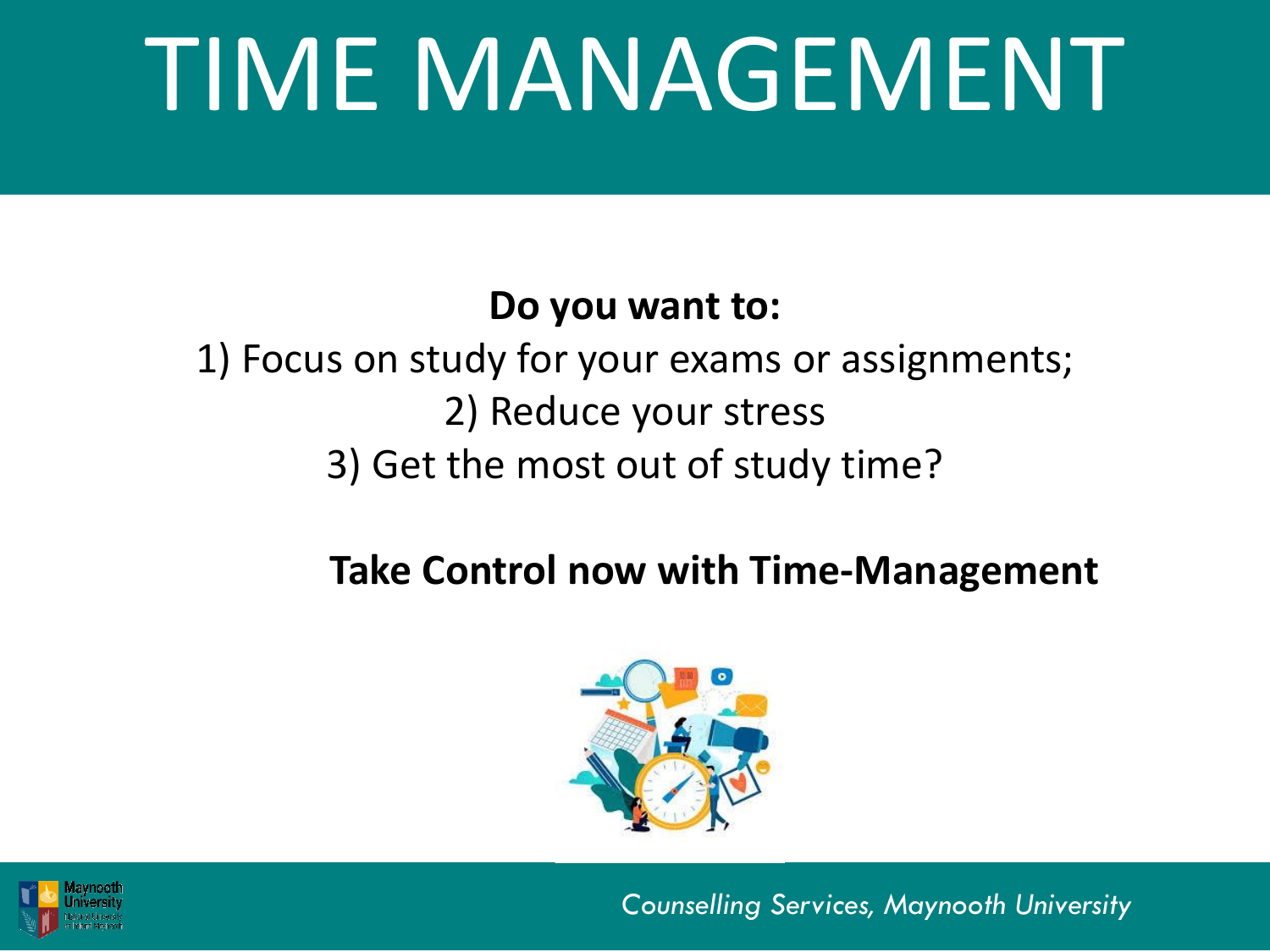# TIME MANAGEMENT

The Oxford dictionary defines time management as

#### "**the ability to use one's time effectively, especially at work**."

Time management relates to keeping track of what you must do and how much time you must do it in.



Dec 12, 2018

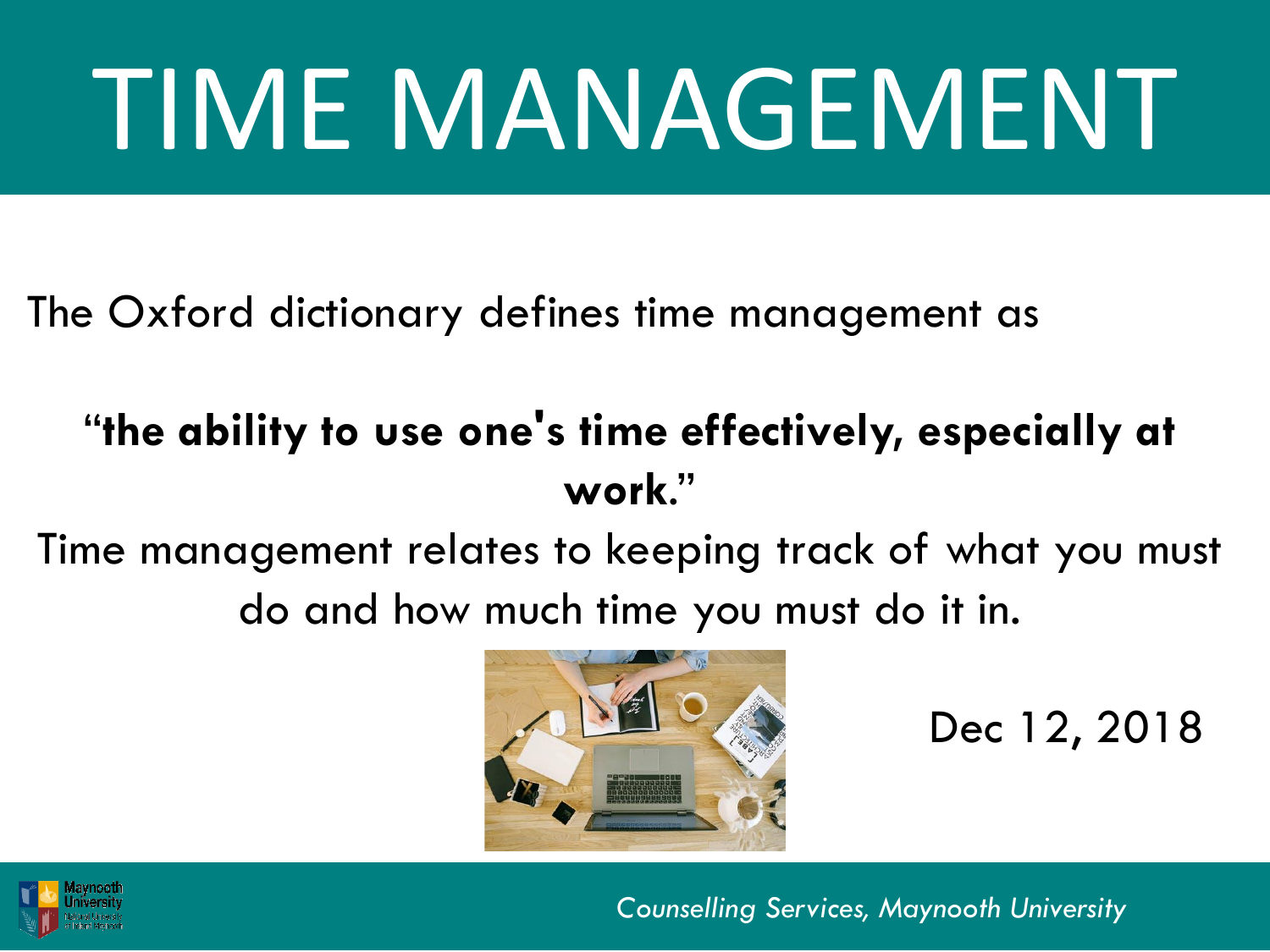## **1) Identify what can lead to time wasting:**

- Interruptions from family or friends;
- Unrealistic expectations;
- Frequent and/or long breaks;
- Cluttered workspace;
- Disorganised notes;
- TV e.g. watching entire series;
- Procrastination;
- Social media alerts;
- Not sticking to your plan.



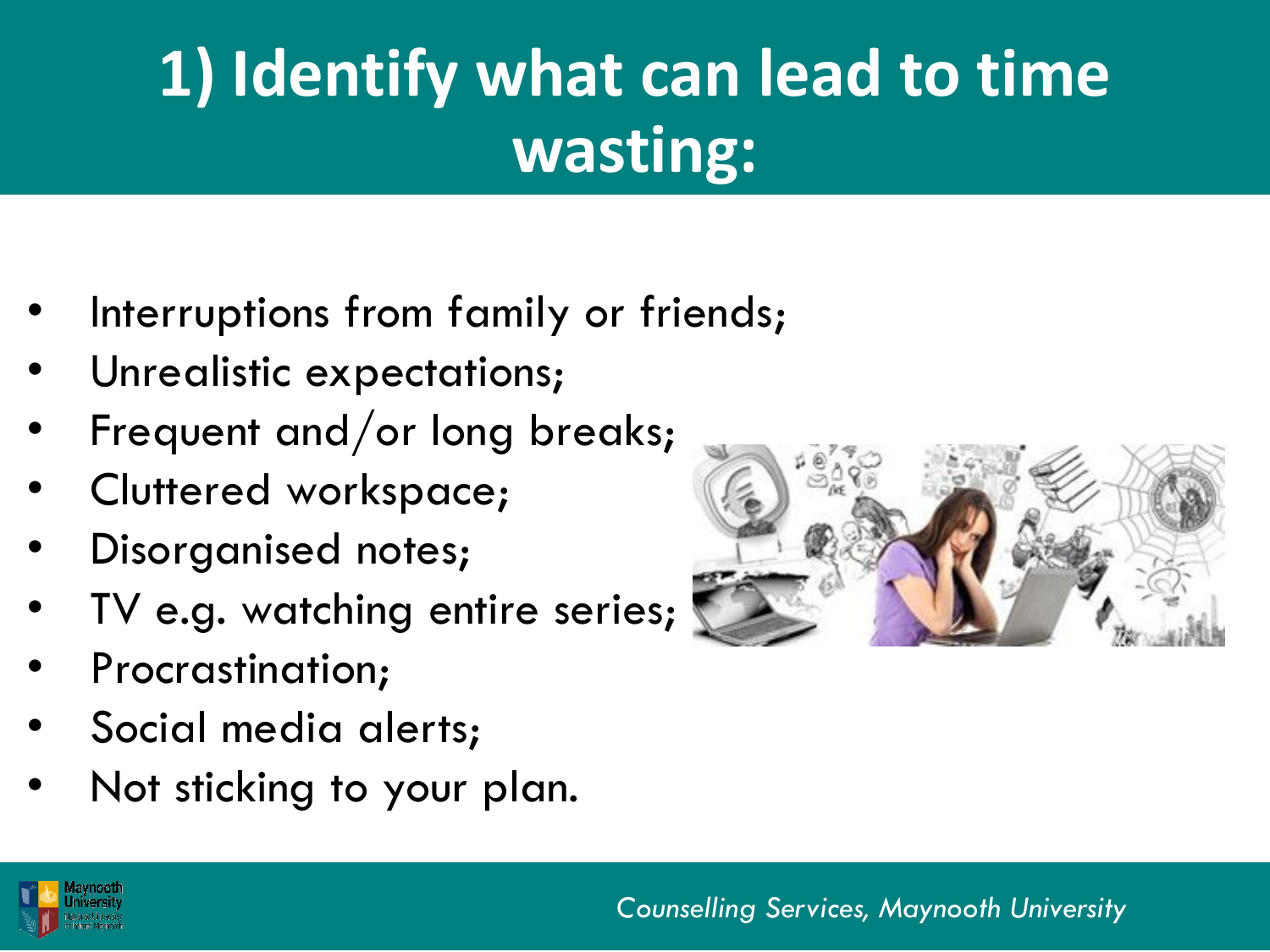### **2. TAKE RESPONSIBILITY**

## You can't control time, but you can control how well you use it.



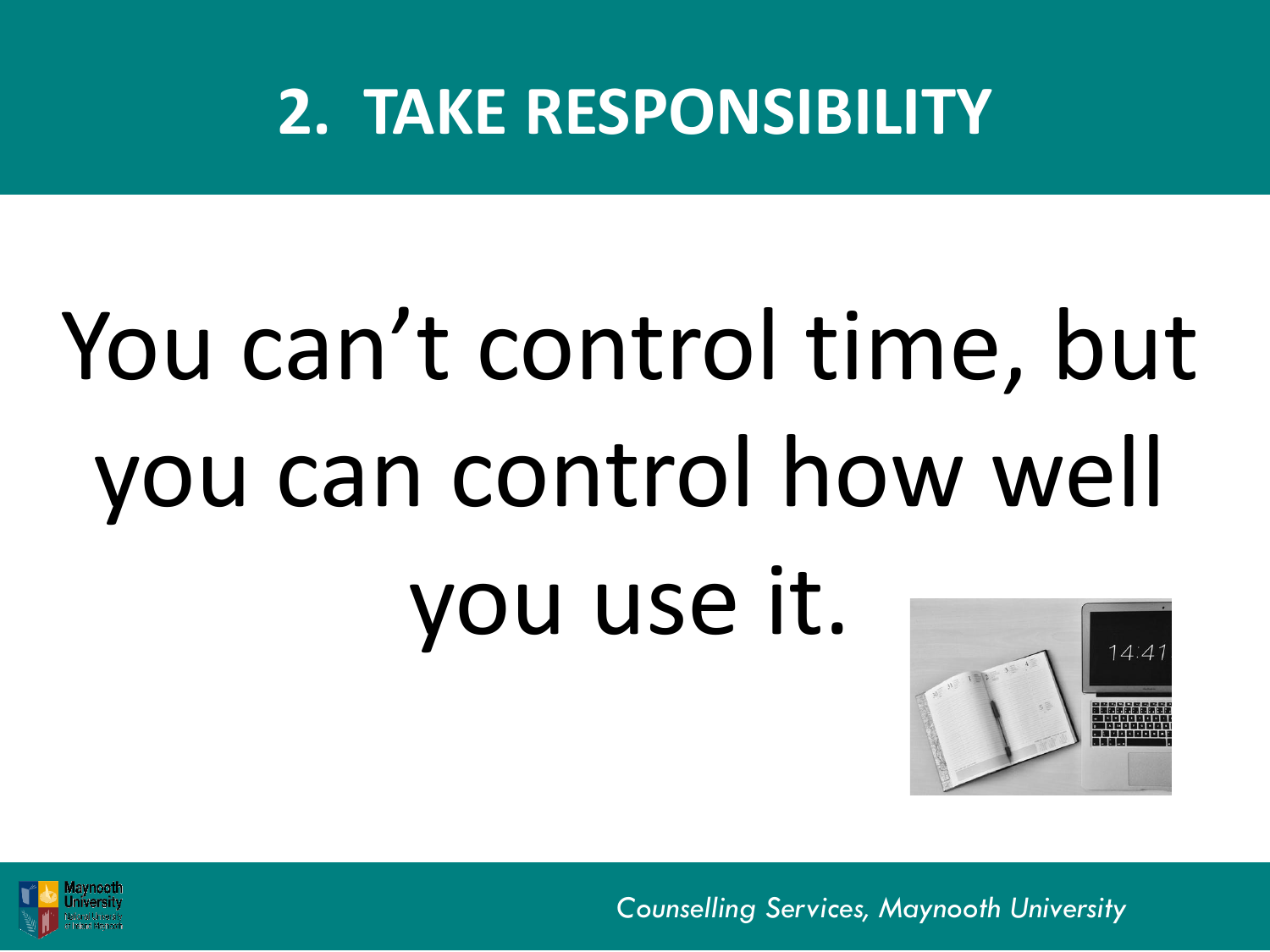## **3. PLAN**

- I dentify tasks and list what you need to do for each;
- Start with something you can do, try to get bigger tasks complete  $1<sup>st</sup>$  if you can;
- Assign a check in time with a study group or friend to support you to stick to your plan;
- If you feel distracted choose something you can do easily;
- Keep it tidy, so you can easily access it later;
- Learn to say "no" and ask for support;
- Try not to talk too much and get started;
- Start Now!



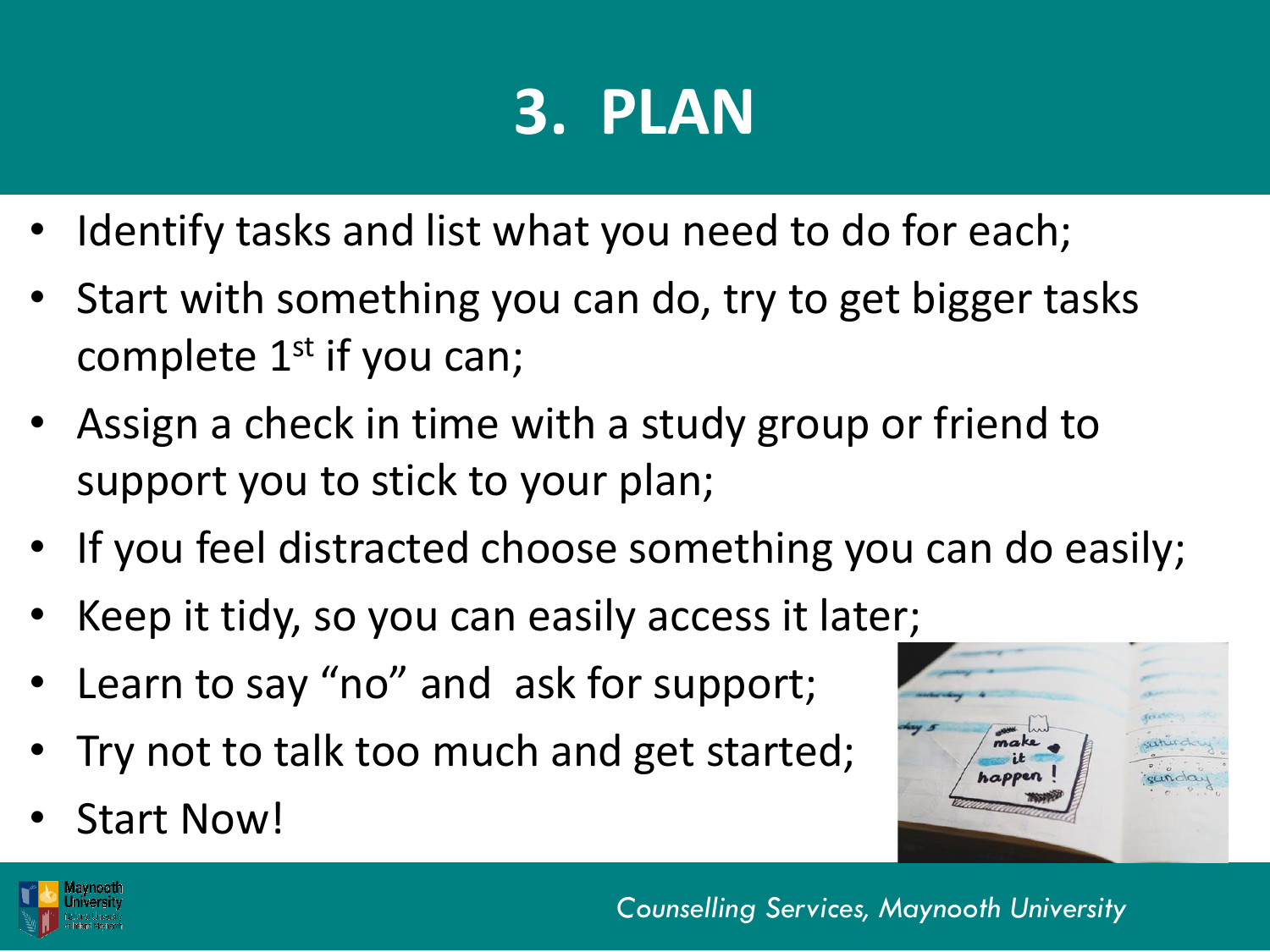## **Open Book Exams**

- Like any exam  $-$  remember it is time limited so practice managing time to answer sample questions;
- Check what you are allowed to bring to the exam;
- Keep organised notes, make sure you understand them;
- Highlight books with bookmarks and post it notes for key information;
- Online Books become familiar with how to highlight options and bookmarks;
- Have your lists of sources to hand check with your department regarding correct referencing.
- Have a drink and light snack to hand;
- Let your family/flatmates know you are in an exam.